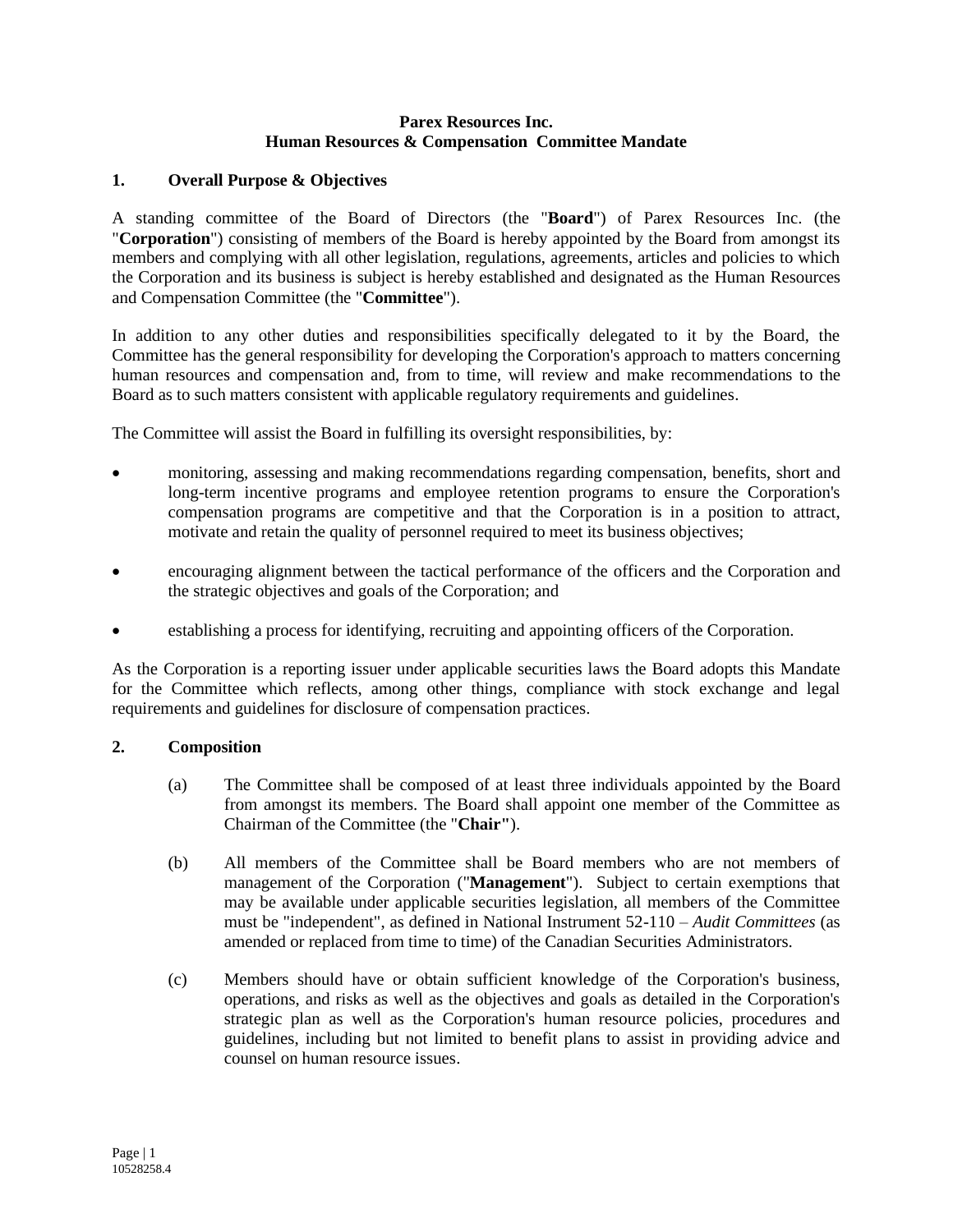(d) A member shall cease to be a member of the Committee upon ceasing to be a director of the Corporation or upon ceasing to be "independent".

# **3. Meetings**

- (a) The Committee shall meet as deemed appropriate by the Chair, but in any event, no less than semi-annually. Special meetings may be convened as required upon the request of the Committee or the officers of the Corporation.
- (b) A quorum shall be a majority of the members of the Committee.
- (c) Effective agendas, with input from Management, shall be circulated to Committee members and relevant Management personnel along with background information on a timely basis prior to the Committee meetings.
- (d) Minutes of each meeting shall be prepared.
- (e) The meetings and proceedings of the Committee shall be governed by the provisions of the by-laws of the Corporation that regulate meetings and proceedings of the Board.
- (f) The Committee may invite such officers, directors and employees of the Corporation, any external advisors or consultants as it may see fit from time to time to attend at meetings of the Committee and assist thereat in the discussion and consideration of the matters being considered by the Committee.

## **4. Reporting / Authority**

- (a) Following each meeting, the Chair will report to the Board and provide a summary of the meeting.
- (b) Copies of the minutes from all meetings, as well as supporting schedules and information reviewed and discussed by the Committee at any meeting shall be retained and made available for examination by the Board or any director upon request to the Chair.
- (c) The Committee shall have the authority to investigate any activity of the Corporation falling within the terms of this Mandate, and may request any employee of the Corporation to cooperate with any request made by the Committee.
- (d) The Committee may retain external persons having special expertise and obtain independent professional advice to assist in fulfilling its responsibilities at the expense of the Corporation and approve the terms of retainer and the fees payable to such parties.

# **5. Duties and Responsibilities**

## (a) **Executive Appointments and Compensation**

- (i) Review and recommend to the Board:
	- (A) appointments of the officers of the Corporation;
	- (B) the approval of terminations, and severance arrangements for officers;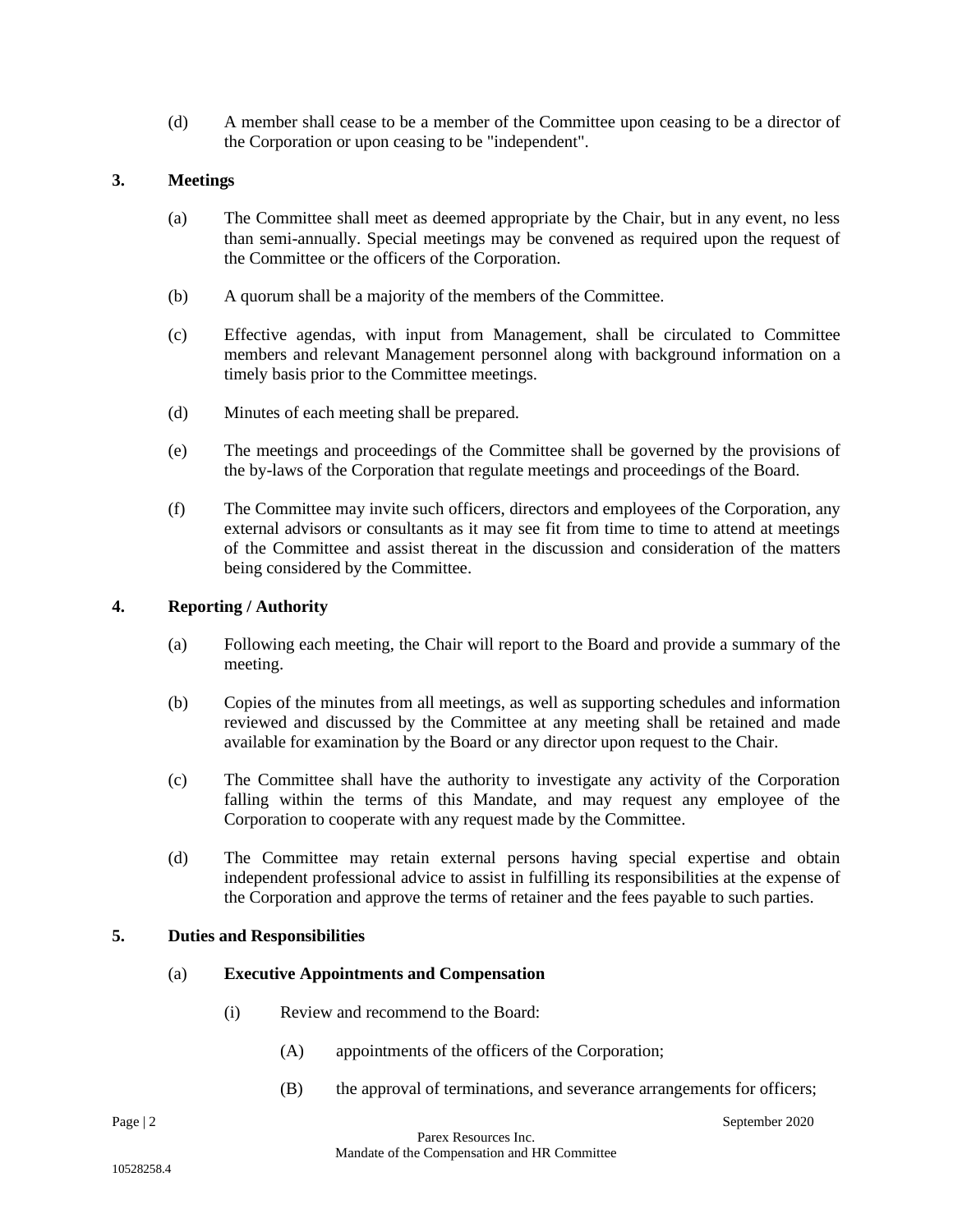- (C) the approval of officers' annual compensation and benefits package and related terms of employment based on the officers' annual performance evaluations and any changes thereto, as well as competitive market data from third party sources for compensation of officers;
- (D) corporate performance goals and objectives relevant to the Chief Executive officer's compensation, evaluate the Chief Executive Officer's performance in light of such goals and objectives, and recommend to the Board the Chief Executive Officer's compensation level based on this evaluation;
- (E) the approval of annual compensation and benefits packages for the employees of the Corporation, employment contracts and other related terms of employment, including the forms of incentive compensation payable; and
- (F) overall budget salary increases for the Corporation's employees (including officers), including cash compensation consisting of salary and bonuses, and any grants of securities under the Incentive Plans (as defined below).
- (ii) Review competitive market data from third party sources for compensation of directors and review annually the adequacy and form of directors' compensation to see if it reflects the responsibilities and risks of membership on the Board and its committees and make recommendations relating to the director's compensation.
- (iii) Recommend to the Board the approval of incentive compensation to be paid under previously approved compensation policies, plan and programs.
- (iv) Review annually the Corporation's compensation policies and practices and:
	- (A) consider the risks associated with such policies and practices; and
	- (B) report any inappropriate or excessive risks that are identified to the Board.
- (v) Support compliance with regulatory requirements relating to Canadian labour law, and other matters not specifically covered by the mandates of the Corporate Governance and Nominating Committee or the Finance and Audit Committee.

## (b) **Human Resources**

- (i) Review overall human resource policies and procedures including recruitment, performance management, compensation, benefit programs, resignations/terminations, employee relations, corporate culture, training and development, human rights best practices and organizational planning and design.
- (ii) Be responsible for the Corporation having in place programs to train and develop its staff.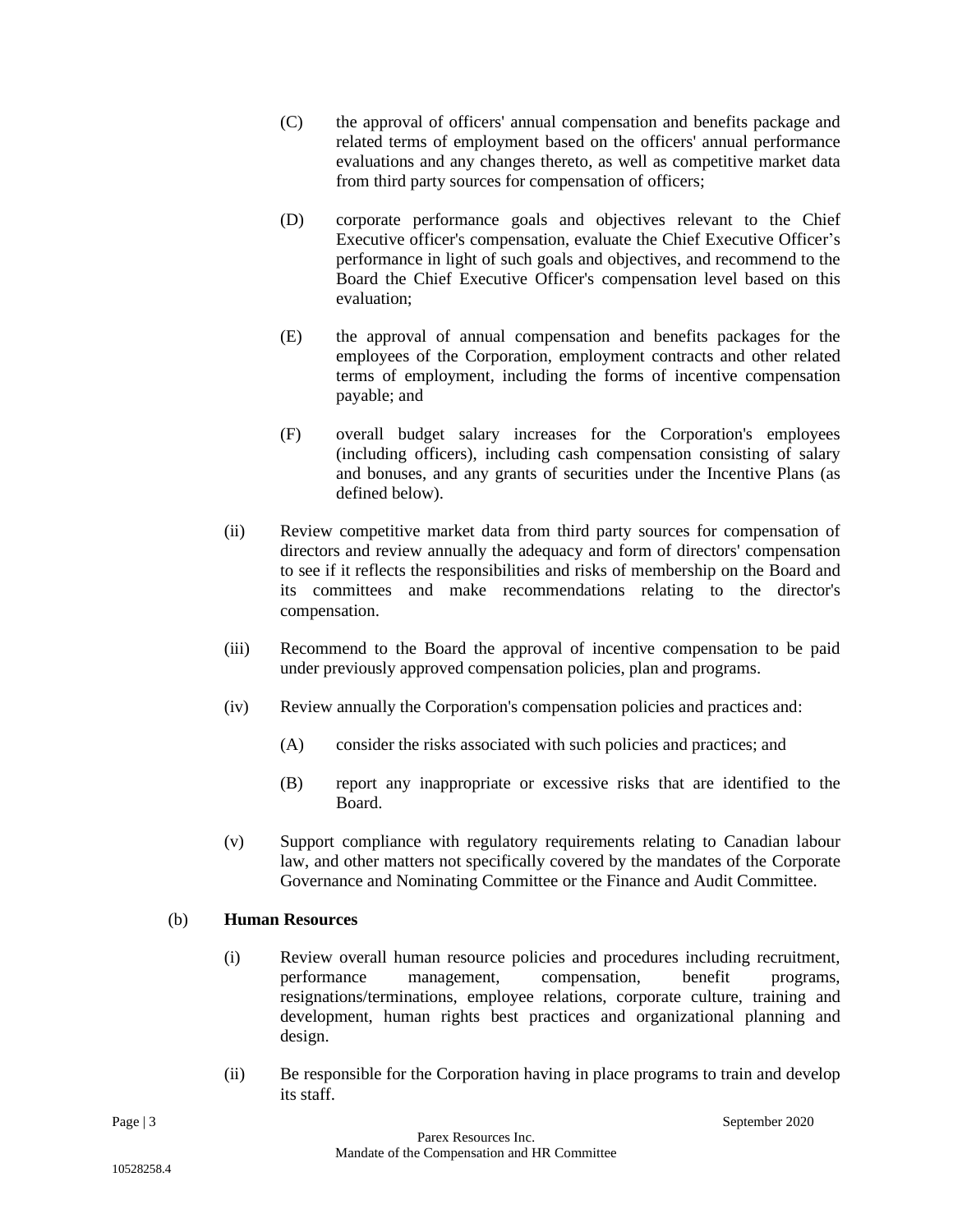- (iii) Be responsible for having objectives in place against which performance of the officers of the Corporation can be measured and assessed.
- (iv) Consider and, if thought fit, approve requests from directors or committees of directors of the engagement of special advisors from time to time in respect of human resources matters.
- (v) Assess the adequacy of, and monitor compliance with, policies of the Corporation which govern employee diversity and inclusion

## (c) **Incentive Plans**

- (i) Recommend to the Board:
	- (A) the approval of the terms of the Stock Option Plan, the Restricted Share Unit Plan, the Deferred Share Unit Plan, the Cash or Share Settled Restricted Share Unit Plan, any other security based compensation plans, and the annual bonus plan, of the Corporation (collectively, "**Incentive Plans**") and any amendments thereto;
	- (B) approval of grants to be awarded under the Incentive Plans;
	- (C) the approval of corporate performance goals, objectives, measures and targets used to calculate annual bonus payments under the Incentive Plans; and
	- (D) the approval of the Payout Multiplier to be applied at the time of vesting of "performance" restricted share units under the Corporation's Restricted Share Unit Plan and Cash or Share Settled Restricted Share Unit Plan.
- (ii) Oversee proper administration of the Incentive Plans by the Corporation.
- (iii) Review annually, the potential future liability and/or dilution to the Corporation of the outstanding grants under the Incentive Plans.
- (iv) Review periodically:
	- (A) the current status of grants awarded under the Incentive Plans and the current and cumulative exercise status and current and cumulative liability status thereof; and
	- (B) external consultant reports in respect of the control systems employed to protect the integrity of the Incentive Plans, including methodology of calculating awards made under the Incentive Plans.

#### (d) **Disclosure**

(i) Annually review, and recommend to the Board for approval, the Corporation's disclosure of executive compensation required pursuant to and in accordance with National Instrument 51-102 – *Continuous Disclosure Obligations* (as amended or replaced from time to time) of the Canadian Securities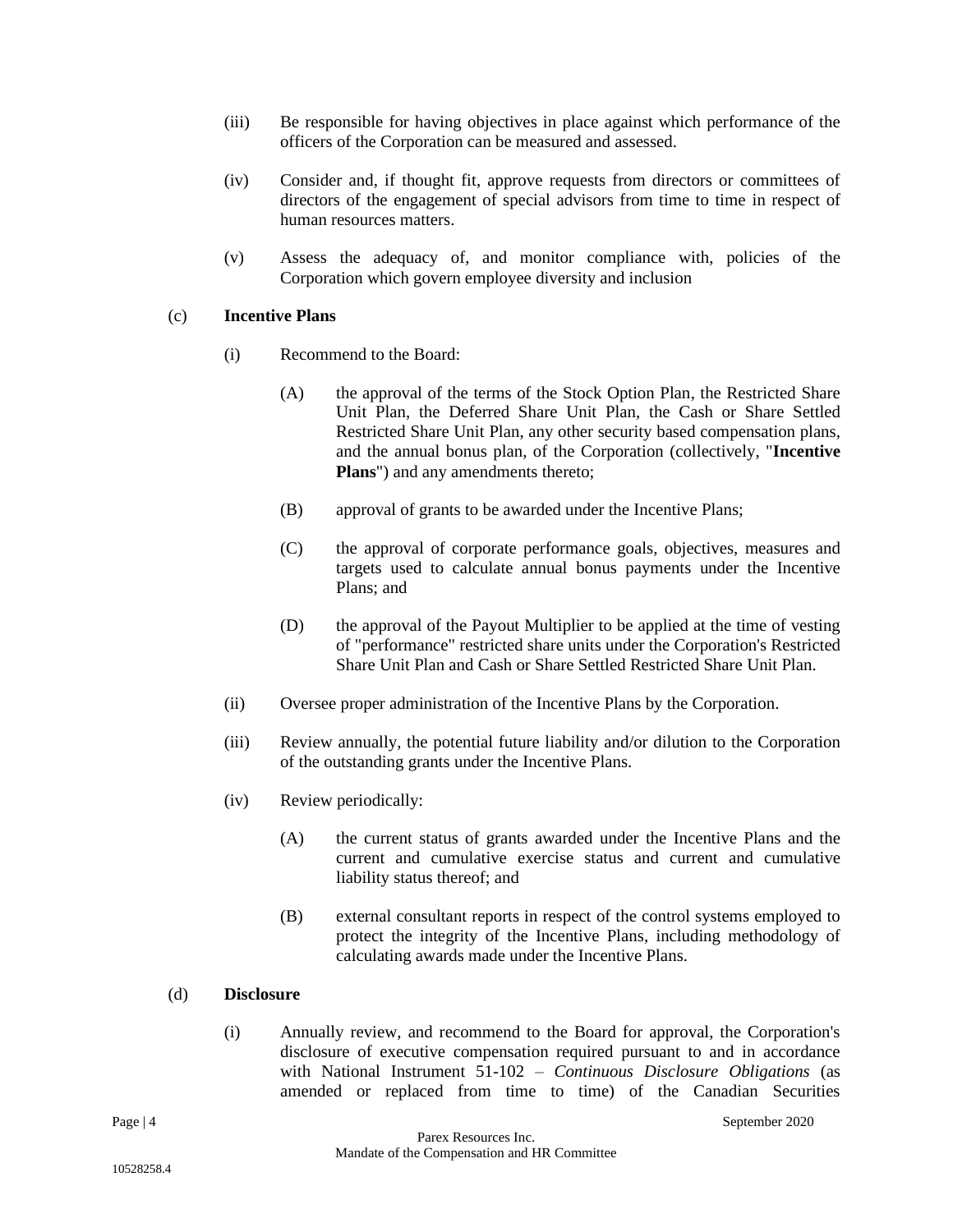Administrators and be responsible for overseeing the preparation of such documents to determine that they comply with applicable laws and regulation, including, without limitation, making sure that the Compensation Discussion and Analysis in the Corporation's annual management proxy circular includes, as applicable, disclosure relating to:

- (A) the Committee's consideration of the risks associated with the Corporation's compensation policies and practices; and
- (B) the name of and a summary of the mandate provided to any consultant engaged to assist the Committee in determining compensation for any of the Corporation's officers.

## (e) **Performance Assessment**

- (i) Oversee the annual evaluation of the performance of Management as a whole, including its processes and effectiveness.
- (ii) Review annually with the Chief Executive Officer of the Corporation, the performance of the officers of the Corporation.

## **6. Enterprise Risk Management ("ERM")**

(a) Review and assess the identification and management of ERM matters pertaining to the Committee.

## **7. Environmental, Social and Governance ("ESG")**

(a) Review the Corporation's annual ESG report and other ESG related disclosures in furtherance of executing on the Committee's duties and responsibilities set forth in this Mandate.

## **8. Other Duties and Responsibilities**

- (a) The responsibilities, practices and duties of the Committee outlined herein are not intended to be comprehensive. The Board may, from time to time, charge the Committee with the responsibility of reviewing items of a compensation disclosure, human resources, or executive development in nature.
- (b) The Committee shall periodically report to the Board the results of reviews undertaken and any associated recommendations.

## **9. Compensation and Human Resources Committee Evaluation**

Annually in conjunction with the Corporate Governance and Nominating Committee:

(a) Assess individual Committee member and Chair performance and evaluate the performance of the committee as a whole, including its processes and effectiveness.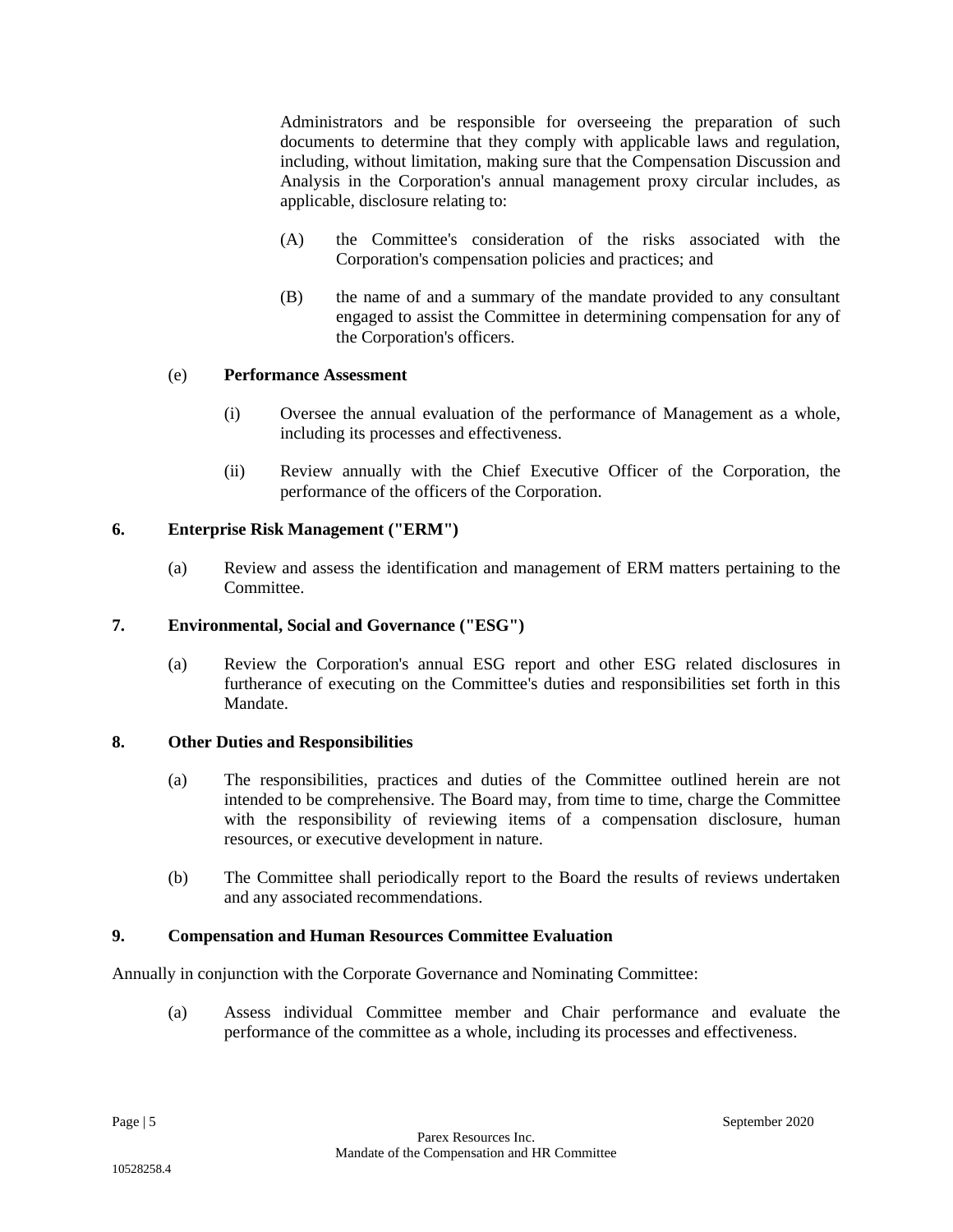(b) Develop and approve committee member eligibility criteria, identify directors qualified to become Committee members and recommend appointments to and removals from the Committee.

# **10. Mandate Review**

The Corporation's Corporate Governance and Nominating Committee shall review this Mandate every other year, or more frequently as may be determined necessary by the Corporate Governance and Nominating Committee to verify that it is achieving its purpose.